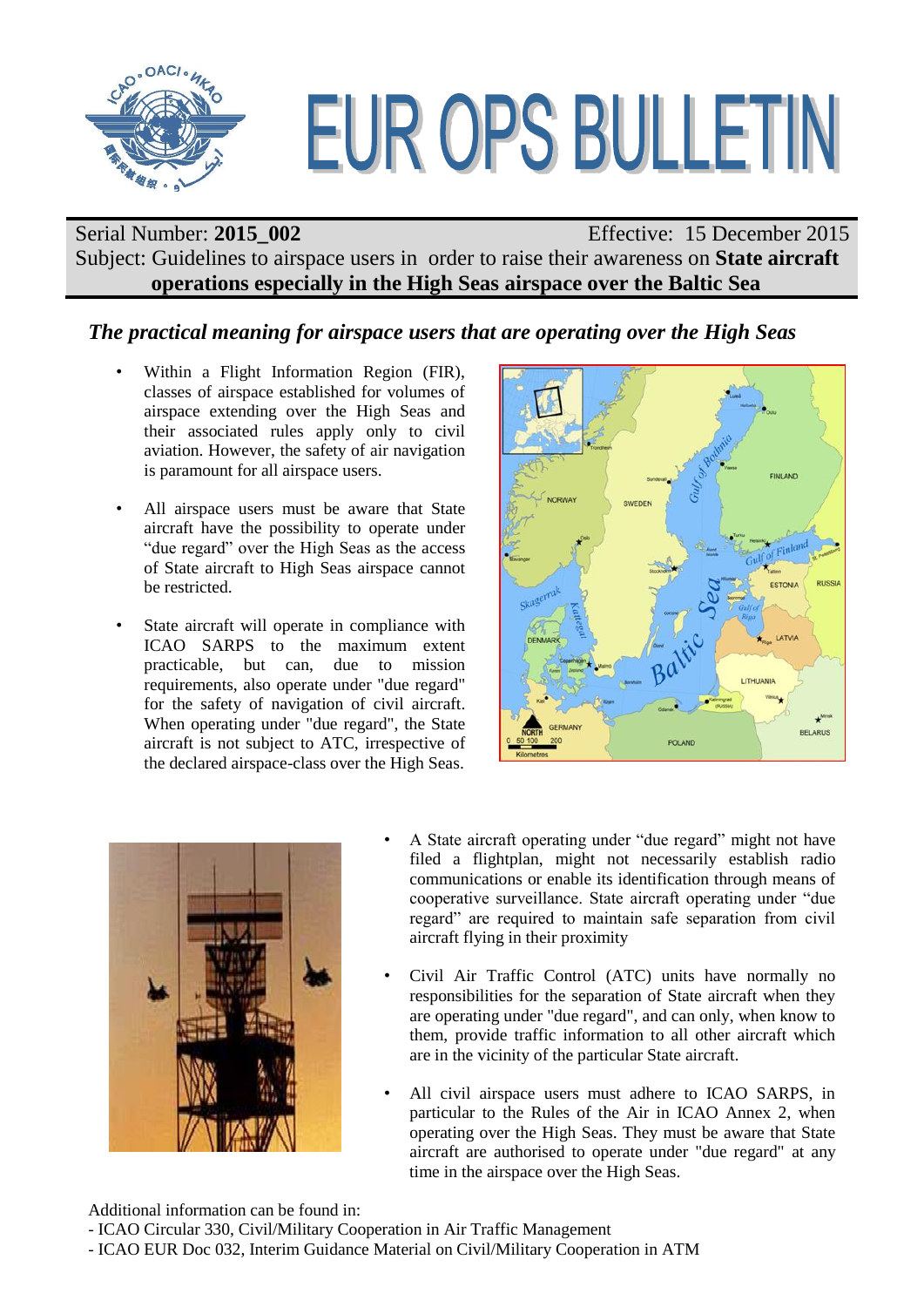## *The legal background*

## **UN Convention on the Law of the Sea (UNCLOS) with Relevance for Aviation**



#### **Article 2,** Legal status of the territorial sea, of the air space over the territorial sea and of its bed and subsoil

1. The **sovereignty of a coastal State extends**, beyond its land territory and internal waters and, in the case of an archipelagic State, its archipelagic waters, to an adjacent belt of sea, described as **the territorial sea**.

2. This **sovereignty extends to the air space over the territorial sea** as well as to its bed and subsoil.

3. The sovereignty over the territorial sea is exercised subject to this Convention and to other rules of international law.

#### **Article 3,** Breadth of the territorial sea

Every State has the right to establish the breadth of its territorial sea **up to a limit not exceeding 12 nautical miles**, measured from baselines determined in accordance with this Convention.

#### **Article 58,** Rights and duties of other States in the exclusive economic zone

In the exclusive economic zone, all States, whether coastal or land-locked, enjoy, subject to the relevant provisions of this Convention**, the freedoms referred to in article 87 of navigation and over-flight** and of the laying of submarine cables and pipelines, and other internationally lawful uses of the sea related to these freedoms, such as those associated with the **operation** of ships, **aircraft** and submarine cables and pipelines, and compatible with the other provisions of this Convention.

#### **Article 86**

The provisions apply to all **parts of the sea that are not included in the exclusive economic zone, in the territorial sea or in the internal waters of a State**, or in the archipelagic waters of an archipelagic State. This article does **not entail any abridgement of the freedoms enjoyed by all States in the exclusive economic zone in accordance with article 58**.

#### **Article 87,** Freedom of the high seas

The **high seas are open to all States**, whether coastal or land-locked.

1. Freedom of the high seas is exercised under the conditions laid down by this Convention and by other rules of international law. It comprises, inter alia, both for coastal and land-locked States:

- (a) Freedom of navigation
- (b) **Freedom of over-flight** ……………………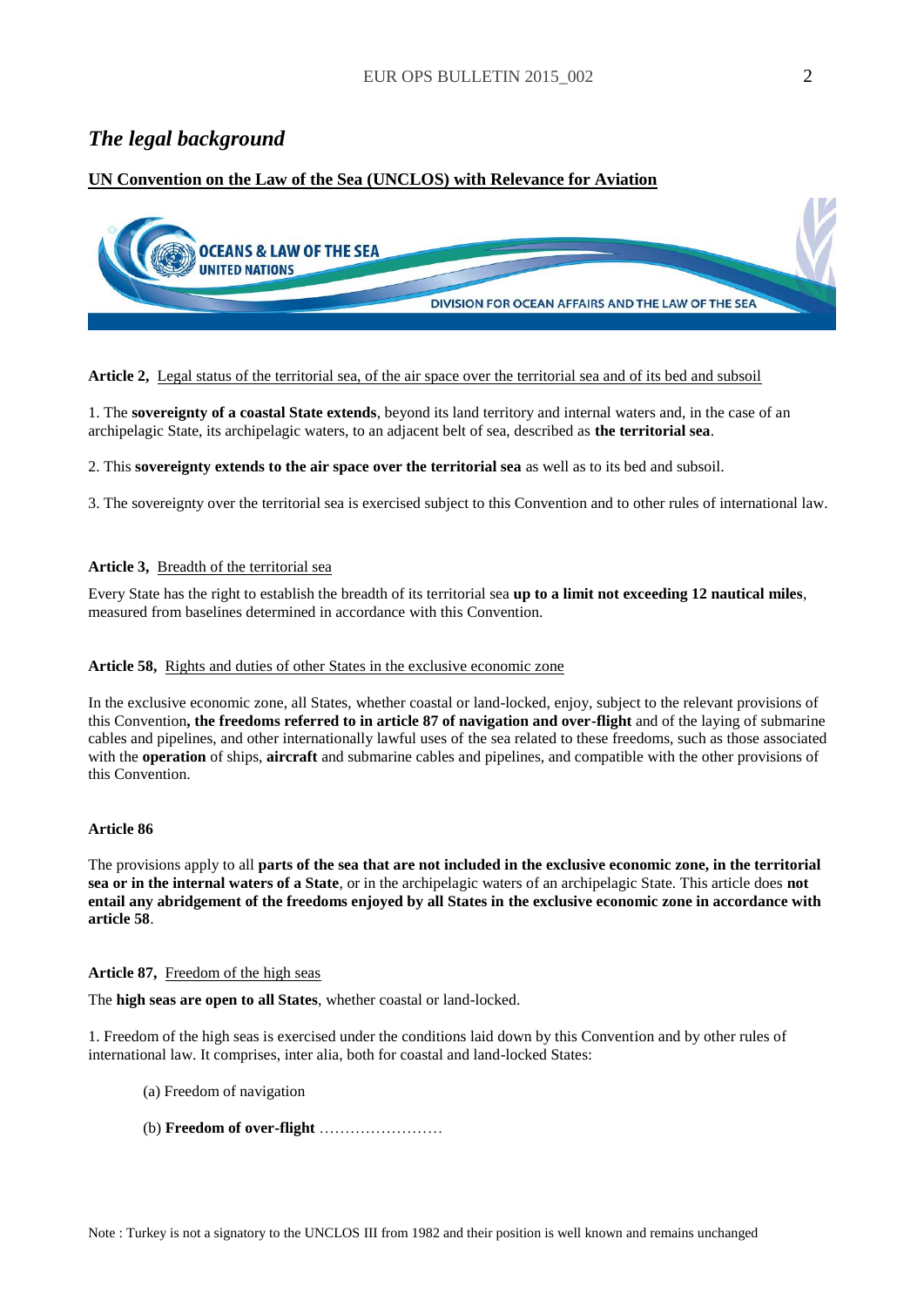#### **ICAO Provisions**

The ICAO Chicago Convention in **Article 3 (a) expressly excludes State aircraft from its scope of applicability**. Articles 3 (b), (c) and (d) further clarify the definition and scope of application of the Articles of the Convention. As a consequence of Article 3, in particular subparagraph 3 (d), **States are required to safeguard navigation of civil aircraft when setting rules for their State aircraft**. This leaves it up to the individual State to regulate these operations and services, generating a wide diversity of military regulations. However, especially in congested airspace, harmonized regulation is a precondition for a safe, efficient and ecologically sustainable aviation system.

At the same time, States are aware of the limitations of ICAO Standards and Recommended Practices (SARPs) and designated Annexes to the Convention, including PANS and regional supplementary procedures (SUPPs), as they relate to State/military aircraft and their services. Indeed, as seen above, Article 3 of the Convention specifically exempts State aircraft from compliance with articles of the Convention. More and more multinational military operations that cross international boundaries require complex coordination and planning processes to avoid unnecessary segregation or restrictions and to achieve the required level of safety.

In accordance with the Chicago Convention, **Article 3 (b), "Aircraft used in military, customs and police services shall be deemed to be State aircraft"**. In broad terms, the right to access all airspace, within the limits of the operational needs, is a crucial requirement to enable the military, customs and police to perform the security, defence and law enforcement missions mandated by their States and by international agreements. It is, therefore, a fundamental requirement that each State be able to train and operate its State aircraft effectively. In this manner, it is vital for State aircraft to be provided access to sufficient space, enabling adequate opportunities for the training and execution of security, defence and law enforcement elements.



In pursuit of their tasks, operators of State aircraft should, where practicable, respect international, regional and State civil aviation legislation and aim for compliancy. However, it is recognized that the nature of the defence and security tasks can create unique situations that need special handling and considerations. In this regard, ICAO Circular 330 chapter 5 explains in detail what roles are performed by military and non-military flights under the title of "State aircraft". It also highlights circumstances when State aircraft can be fully compliant or partially compliant with international civil aviation rules and procedures, as provided for in ICAO SARPs, and it lists the general expectations for handling such aircraft by an air navigation service provider (ANSP). A number of States and international organisations have regulated the operation of State aircraft and made this information publicly available.

ICAO Annex 11 specifies a number of provisions that address the aspects of air traffic services over the High Seas, including the division of airspace in Flight Information Regions (each under the responsibility of ICAO Member States). The State that has accepted the provision of ATS over the High Seas must provide air traffic services in accordance with Annex 11, but "may apply the SARPs in a manner consistent with that adopted for airspace under its jurisdiction" and the obligation on States that their ATS authorities closely coordinate with military authorities on activities that may affect flights of civil aircraft (e.g. provide flight plans and other relevant data)

#### **In Summary**

- $\triangleright$  Over the High Sea only the relevant international law applies
- All States enjoy the freedom to overfly the high seas and so called "passages" (i.e. international straits)
- $\triangleright$  High seas start outside the territorial sea and the territorial sea extends up to a maximum of 12 NM from the national coastline
- $\triangleright$  High Seas airspace is not territorial airspace, hence national and/or other legislation DO NOT apply
- $\triangleright$  ICAO SARPs apply to civil aircraft over the High Seas, but not to State aircraft in military services ('military aircraft') or other State aircraft
- $\triangleright$  States must have due regard for the safety of civil aircraft and must have established respective regulations for national State aircraft



<sub>in on</sub><br>Inal Civil Aviation